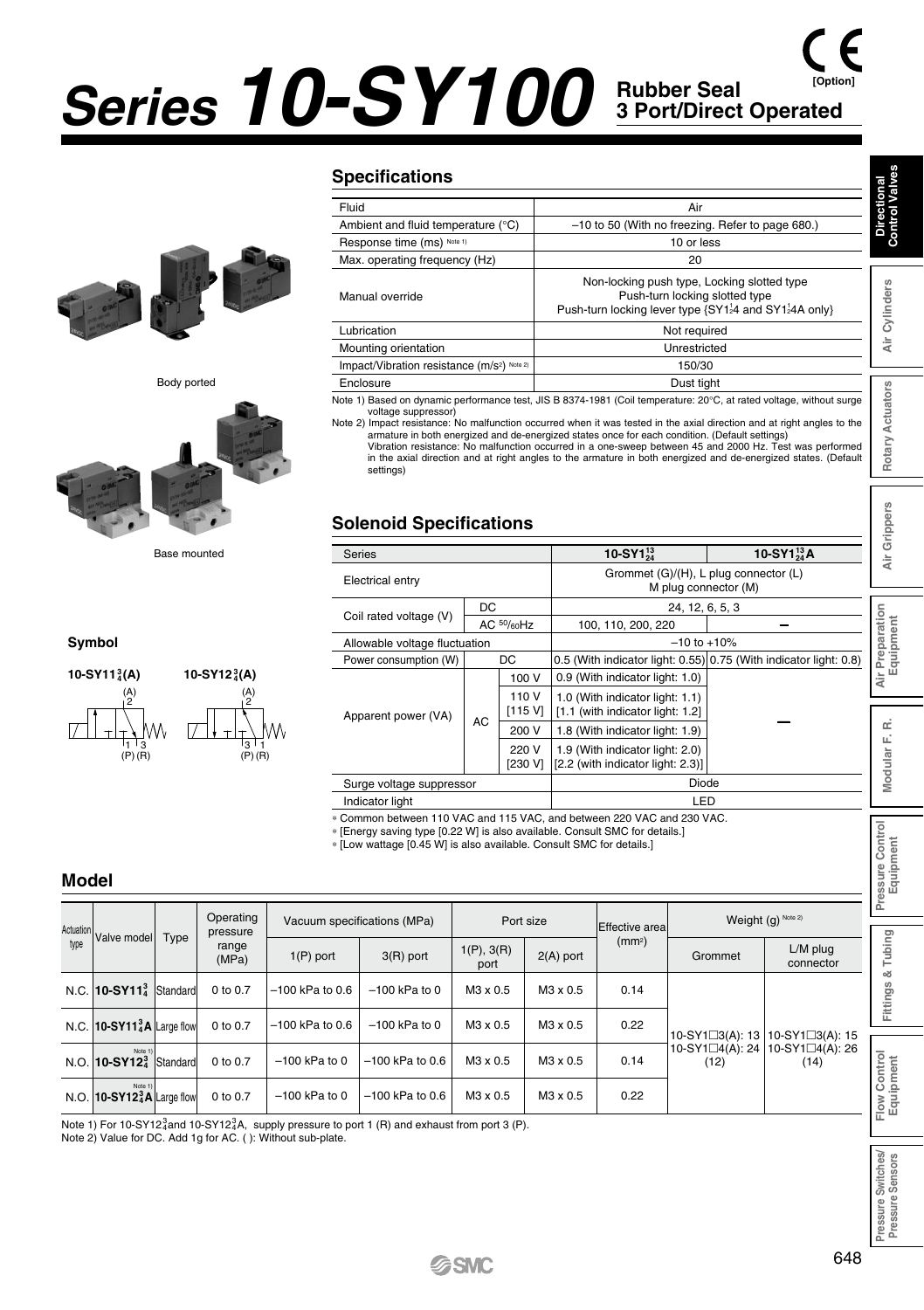#### **How to Order**

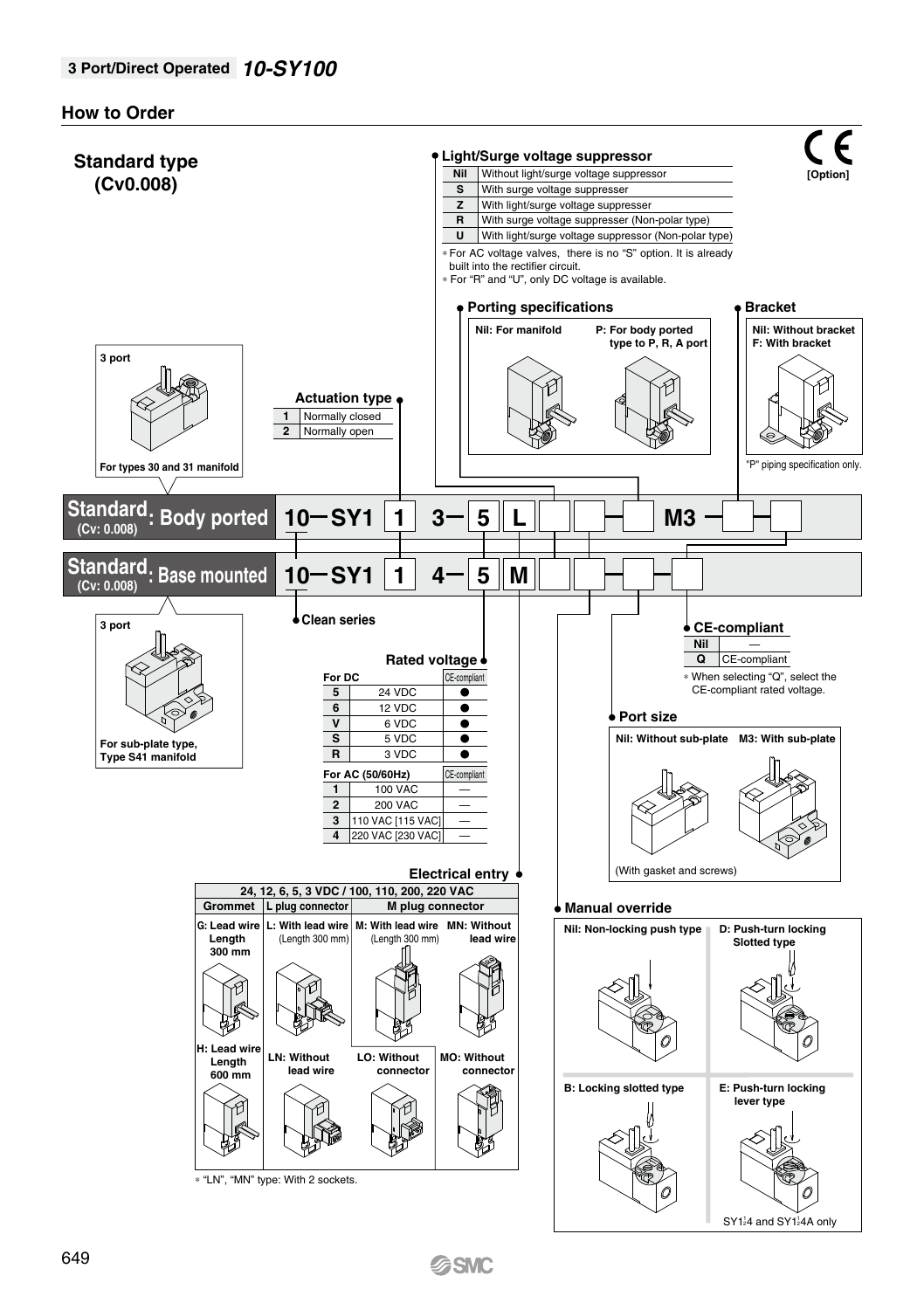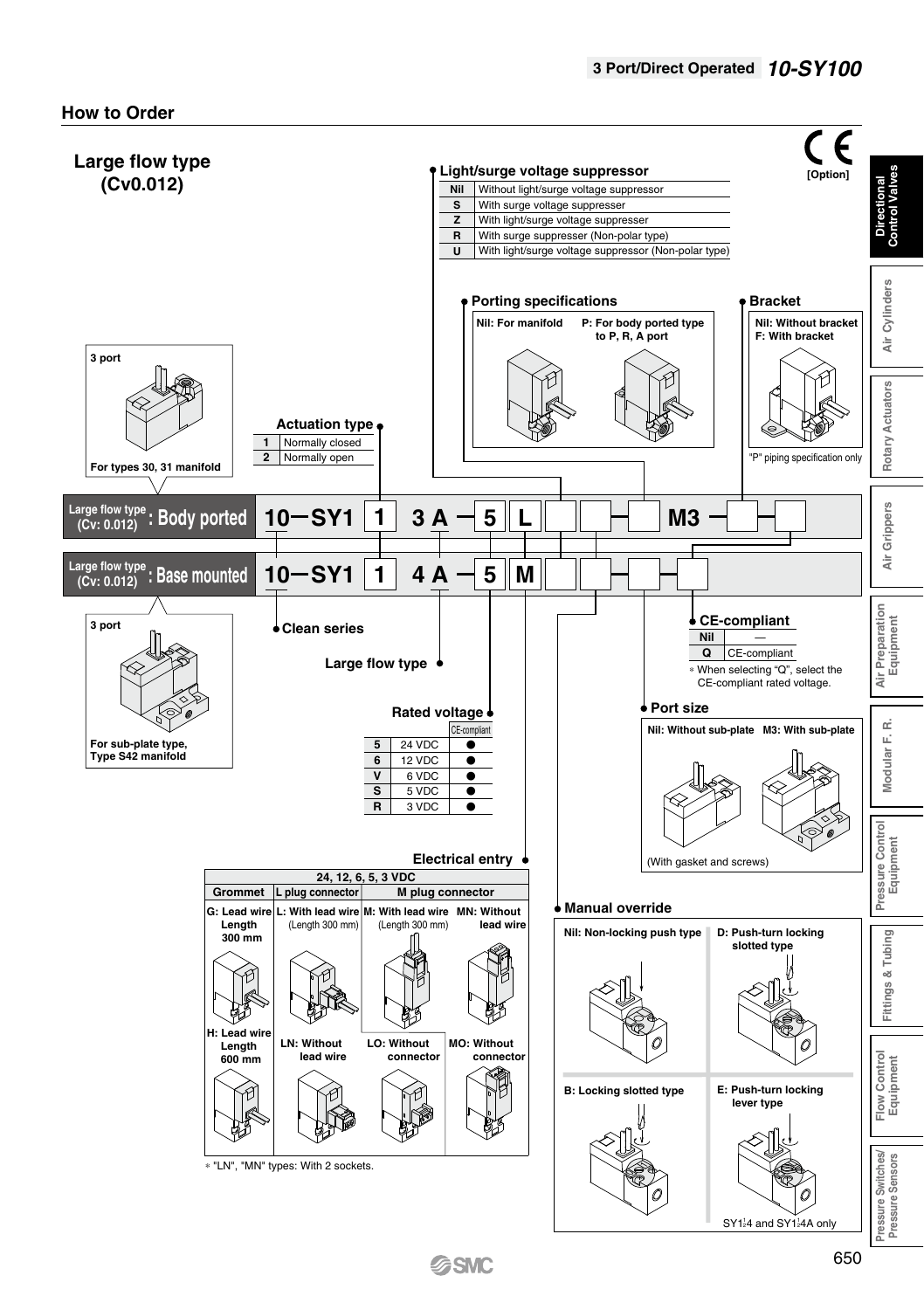#### **Body ported**

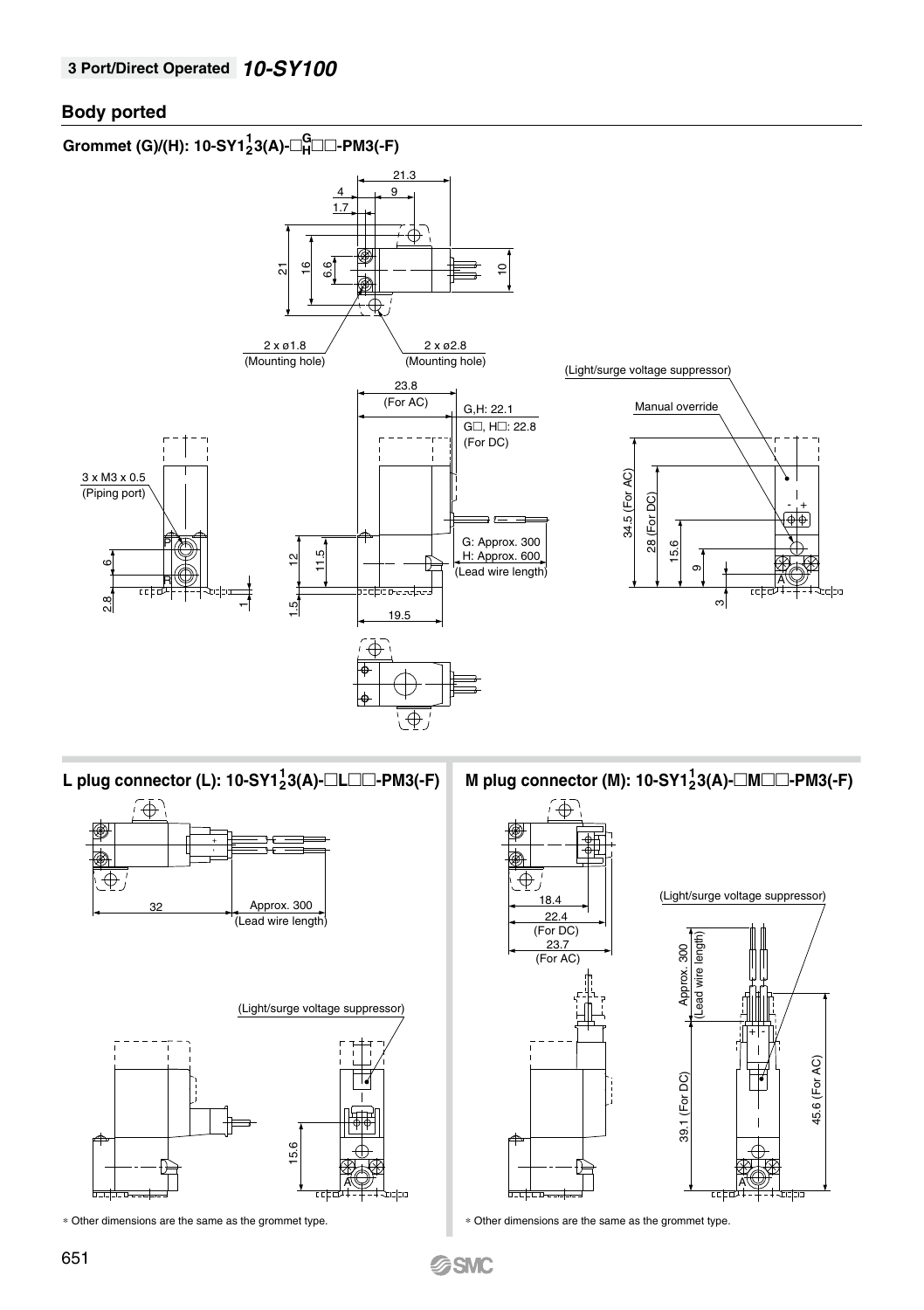# **Base mounted (With sub-plate)**

# $\mathsf{Grommet}\left(\mathsf{G}\right)$ /(H): 10-SY1 $^1_2$ 4(A)- $\Box^{\mathsf{G}}_{{\mathsf{H}}}$ □ $\Box$ -M3

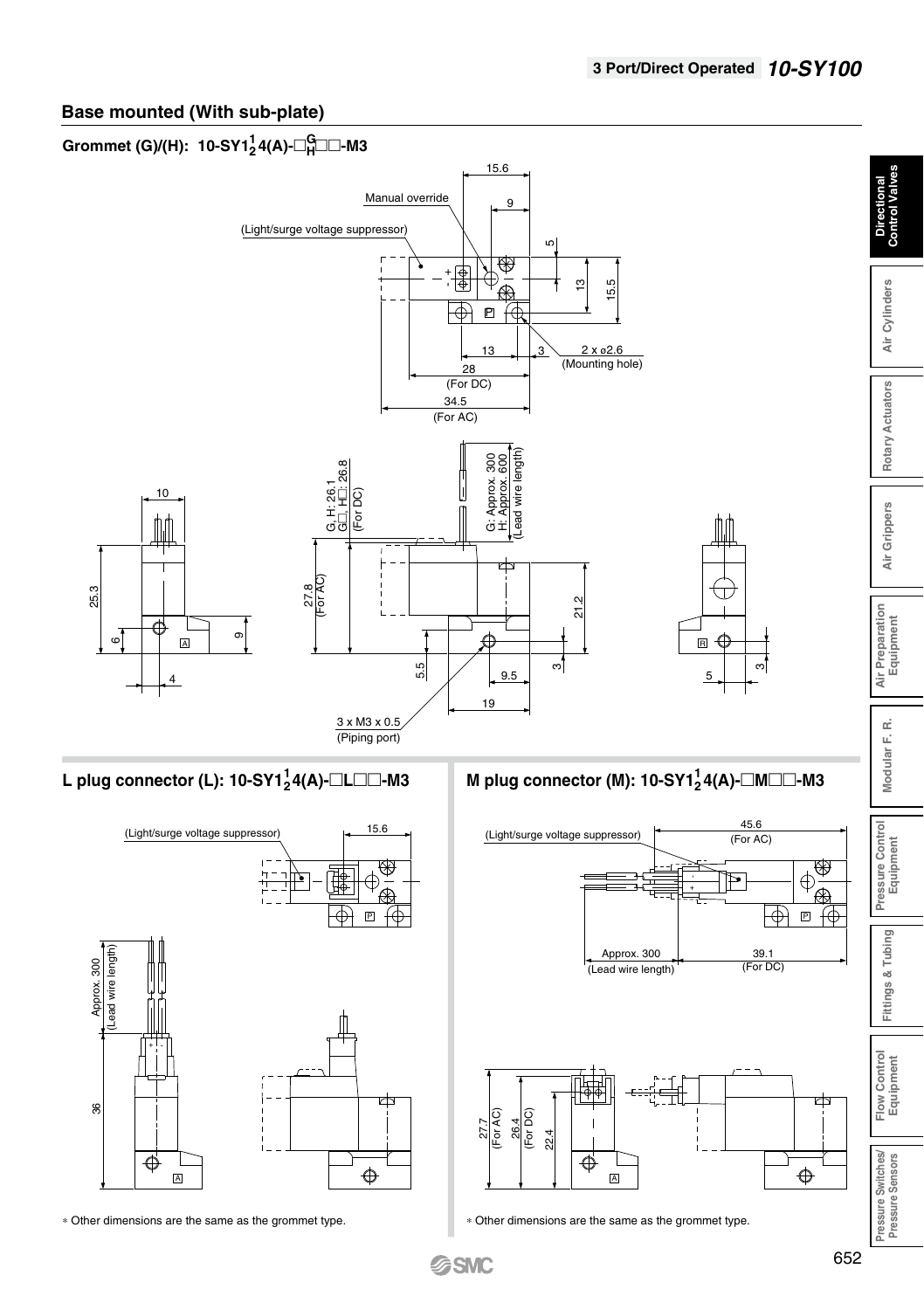# *Series 10-SY100* **Manifold Specifications**

#### **Manifold Specifications**

| Model           |            | Type 30 Note 3)                      | Type 31                 | Type S41 |  |  |  |  |
|-----------------|------------|--------------------------------------|-------------------------|----------|--|--|--|--|
| Manifold        |            | Single base / B mount                |                         |          |  |  |  |  |
| P(SUP) / R(EXH) |            |                                      | Common SUP / Common EXH |          |  |  |  |  |
| <b>Stations</b> |            | 2 to 10 stations<br>2 to 20 stations |                         |          |  |  |  |  |
| A port piping   | Location   | Valve                                |                         | Base     |  |  |  |  |
| specifications  | Direction  |                                      | Top                     | Side     |  |  |  |  |
| Port size       | P, R ports |                                      | M5 x 0.8                |          |  |  |  |  |
|                 | A port     |                                      | M3 x 0.5                |          |  |  |  |  |

Note 1) 10-SY114 (A) and 10-SY124 (A) cannot be mounted on the same manifold.

Note 2) For 10-SY124 (A), supply pressure to R port and exhaust from P port.

Note 3) Type 30 is dedicated to SY113 and SY113A. Additionally, the piping cannot be connected to the exhaust port.

Note 4) CE-compliant: For DC only.

#### **Flow Rate Characteristics**

| Manifold          |                   | Port size            | Effective area (mm <sup>2</sup> ) |      |  |
|-------------------|-------------------|----------------------|-----------------------------------|------|--|
|                   |                   | $1(P)$ , $3(R)$ port | $2(A)$ port                       |      |  |
|                   | $10-SY1\square 3$ | M5 x 0.8             | M3 x 0.5                          | 0.14 |  |
| Type 10-SS3Y1-30  | 10-SY1□3A         |                      |                                   | 0.21 |  |
| Type 10-SS3Y1-31  | 10-SY1□3          | M5 x 0.8             | M3 x 0.5                          | 0.14 |  |
|                   | 10-SY1□3A         |                      |                                   | 0.21 |  |
| Type 10-SS3Y1-S41 | 10-SY1□4          | M5 x 0.8             | M3 x 0.5                          | 0.14 |  |
|                   | 10-SY1□4A         |                      |                                   | 0.21 |  |
|                   | 10-SY1□4          | M5 x 0.8             | M5 x 0.8                          | 0.14 |  |
|                   | 10-SY1□4A         |                      |                                   | 0.21 |  |

Note) The values are for manifold bases.

#### **How to Order Manifold Assembly (Example)**



Indicate the part numbers of the valve and option beneath the part number of manifold.

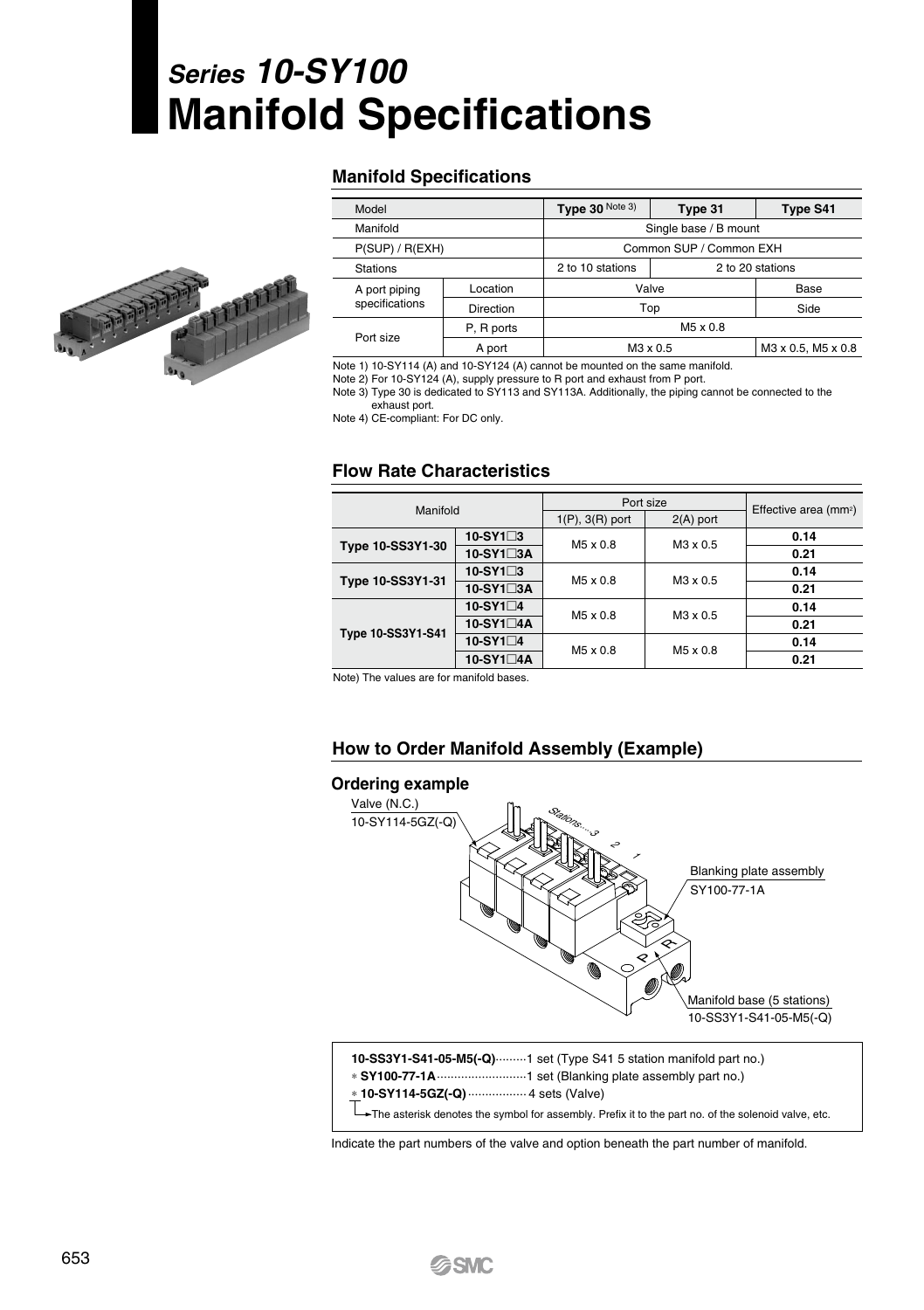

**G**SMC

654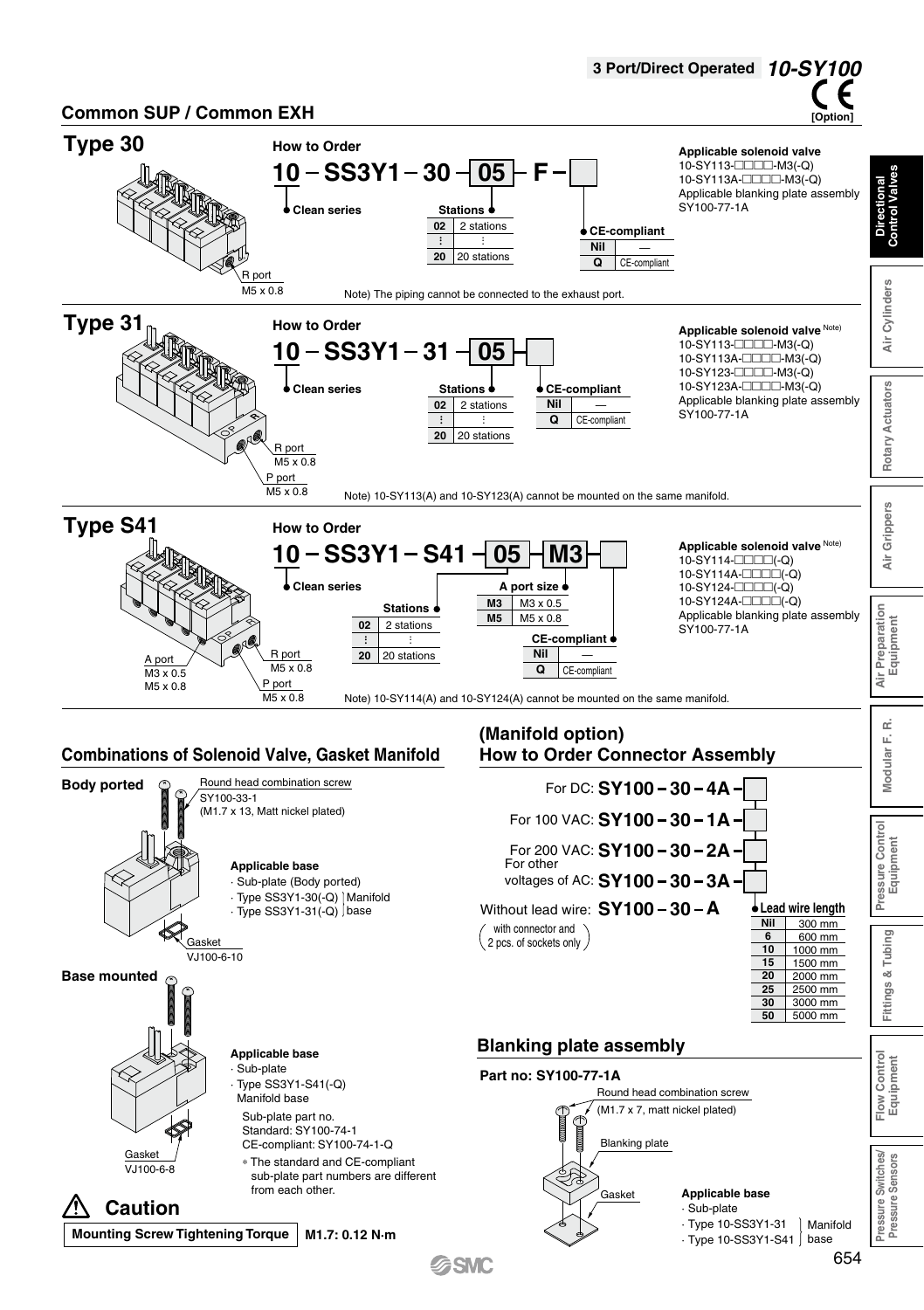# **Type 30 Manifold: Top Ported/10-SS3Y1-30- Stations - F**

## **Grommet (G), (H)**





| Station | l 2 stations l |    |     |      |    |    |      |
|---------|----------------|----|-----|------|----|----|------|
|         |                | 41 | r o | 62 5 | 79 | QA | 74 5 |

#### **L plug connector (L) M plug connector (M)**



∗ Other dimensions are same as the grommet type. ∗ Other dimensions are same as the grommet type.

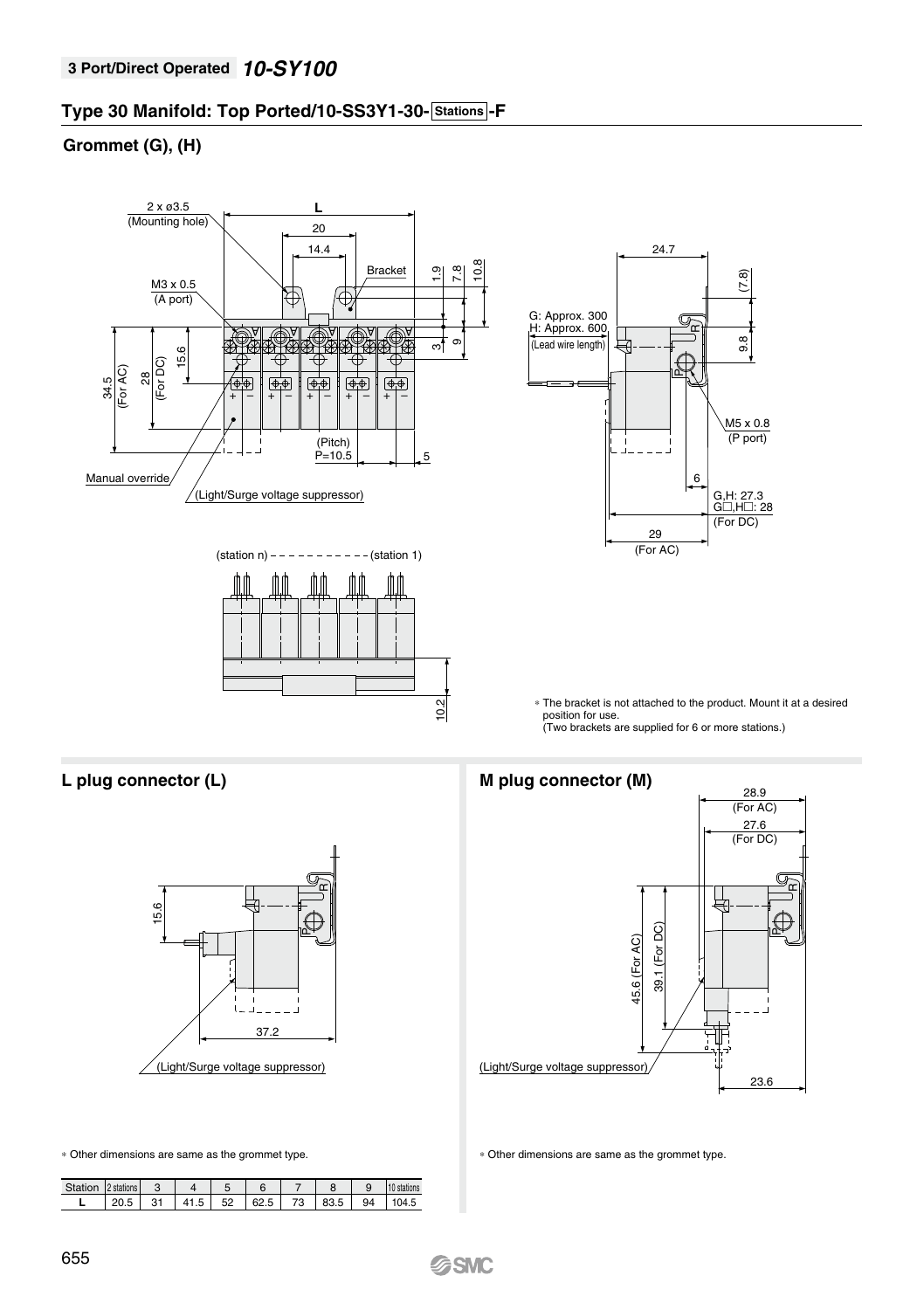# **Type 31 Manifold: Top Ported / 10-SS3Y1-31- Stations**

### **Grommet (G), (H)**







**L plug connector (L) M plug connector (M)**





∗ Other dimensions are the same as the grommet type. ∗ Other dimensions are the same as the grommet type.

| Stations 2 stations |      |    |      |    |      |    |      |     |                    |     |               |     |       |     |       |     |       | 19  | 20 stations |
|---------------------|------|----|------|----|------|----|------|-----|--------------------|-----|---------------|-----|-------|-----|-------|-----|-------|-----|-------------|
| . .                 | 33.5 | 44 | 54.5 | 65 | 75.5 | 86 | 96.5 | 107 | 117.5 <sub>1</sub> | 128 | 1138.5        | 149 | 159.5 | 170 | 180.5 | 191 | 201.5 | 212 | 222.5       |
| ᇈ                   | 27.5 | 38 | 48.5 | 59 | 69.5 | 80 | 90.5 | 101 | 111.5              |     | $122$   132.5 | 143 | 153.5 | 164 | 174.5 | 185 | 195.5 | 206 | 216.5       |

**Directional Control Valves**

Directional<br>Control Valves